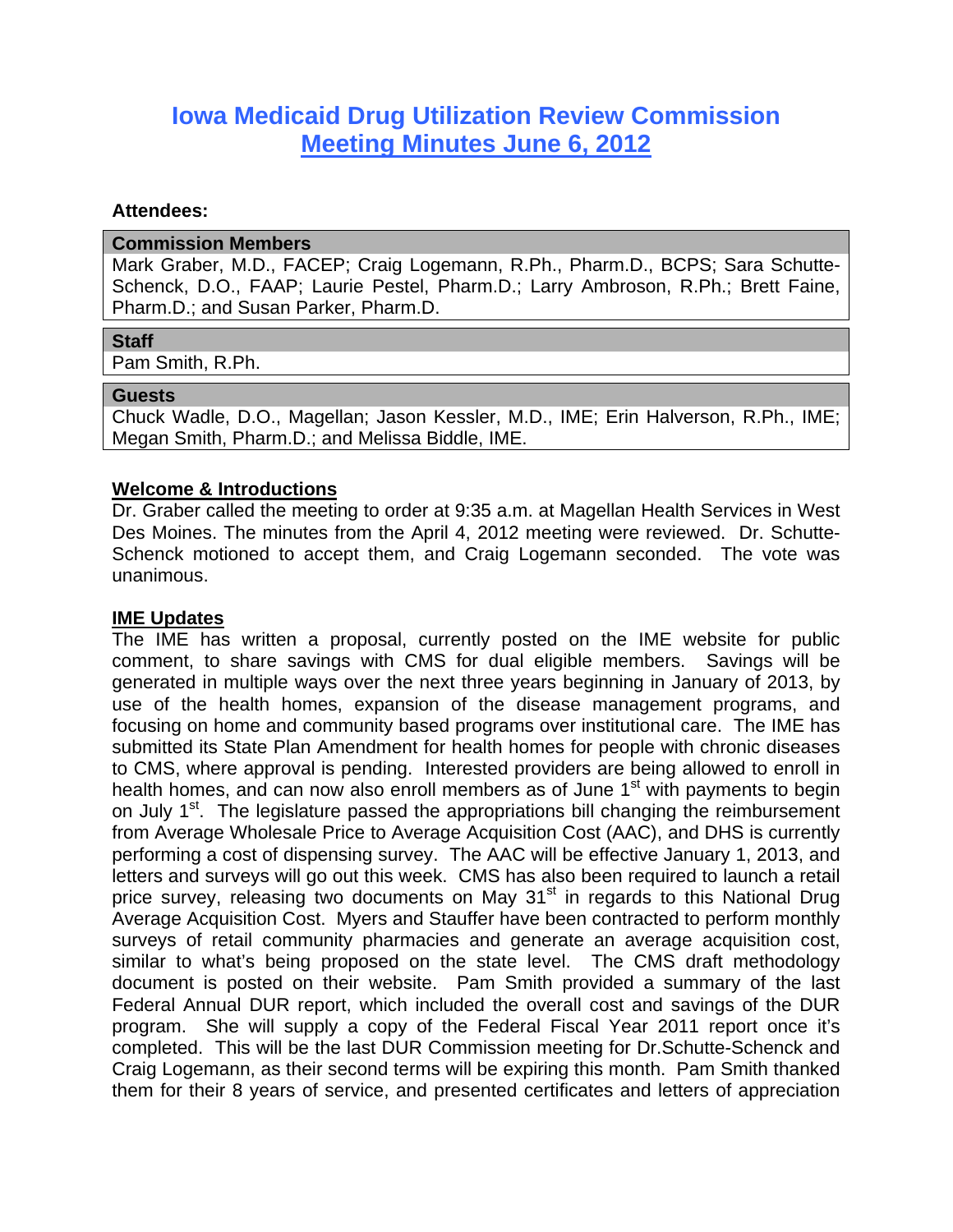signed by Medicaid Director Jennifer Vermeer. Jason Wilbur, M.D., and Kellen Ludvigson, Pharm.D., will be taking over those Commission seats beginning July  $1<sup>st</sup>$ .

## **Prevalence Report Summary**

Statistics from March though April 2012 were discussed, including: cost per user (\$269.68), number of total prescriptions dispensed (an increase of 1.1% compared to the previous reporting period), average cost per prescription (\$64.47), and generic utilization (77.5%). The total paid amount increased by 4.0% from the previous reporting period. There were 164,680 unique users, which is 0.6% less than the total for January and February 2012. Lists of the top 20 therapeutic classes were provided. Atypical Antipsychotics were the most expensive, and Stimulants-Amphetamines-Long-Acting came in second. SSRIs had the highest prescription count, and Anticonvulsants came in second. The top 100 drugs were also reviewed. Eight of the ten most expensive medications were mental health drugs.

# **Case Studies**

Pam Smith presented 4 case studies. Recommendations by Commissioners from these four examples resulted in annualized total savings of \$3,434.43 pre-rebate (state and federal).

# **Public Comment**

Don Iacobellis from Eli Lilly spoke about Cymbalta.

# **Hepatitis C Triple Therapy Adherence analysis**

This was initially presented at the April meeting, and the Commission had wanted to know how many unique prescribers there were. Pam Smith presented updated claims data. She had also contacted the prescriber identified as having the highest prescription count for input, and inquired if there was a monitoring system in place. The prescriber stated that members needed to be in a good place, both physically and mentally, in order to begin this therapy, and she makes sure to emphasize to the patient how important it is to take these expensive medications on a regular basis, and that it's wasteful if they don't. She does not allow any refills on any of these medications, so when she gets a refill request from the pharmacy, she checks lab work, and requires the patients to come in for office visits monthly at first, as well. She questions them about their compliance, and is usually alerted by unchanging hemoglobin levels if they are not compliant. She prefers to use US Bioservices, one of the specialty pharmacies, for all of her patients, if their plan allows it, as they track the patients as well. She also works with Iowa Department of Public Health. She sometimes gives out samples of these medications, which could explain the gaps in therapy on patient profiles. The prescriber felt that letters were unnecessary as they were already following the steps detailed above. There were a total of 25 physicians with submitted claims for these medications, mostly in Des Moines, Fort Dodge, or at the University of Iowa. Dr. Graber mentioned that the CDC had just put out a recommendation that everyone in a certain age group be tested for Hepatitis C, so utilization will likely increase. The Commission agreed that letters were not necessary at this time, however.

# **Prior Authorization**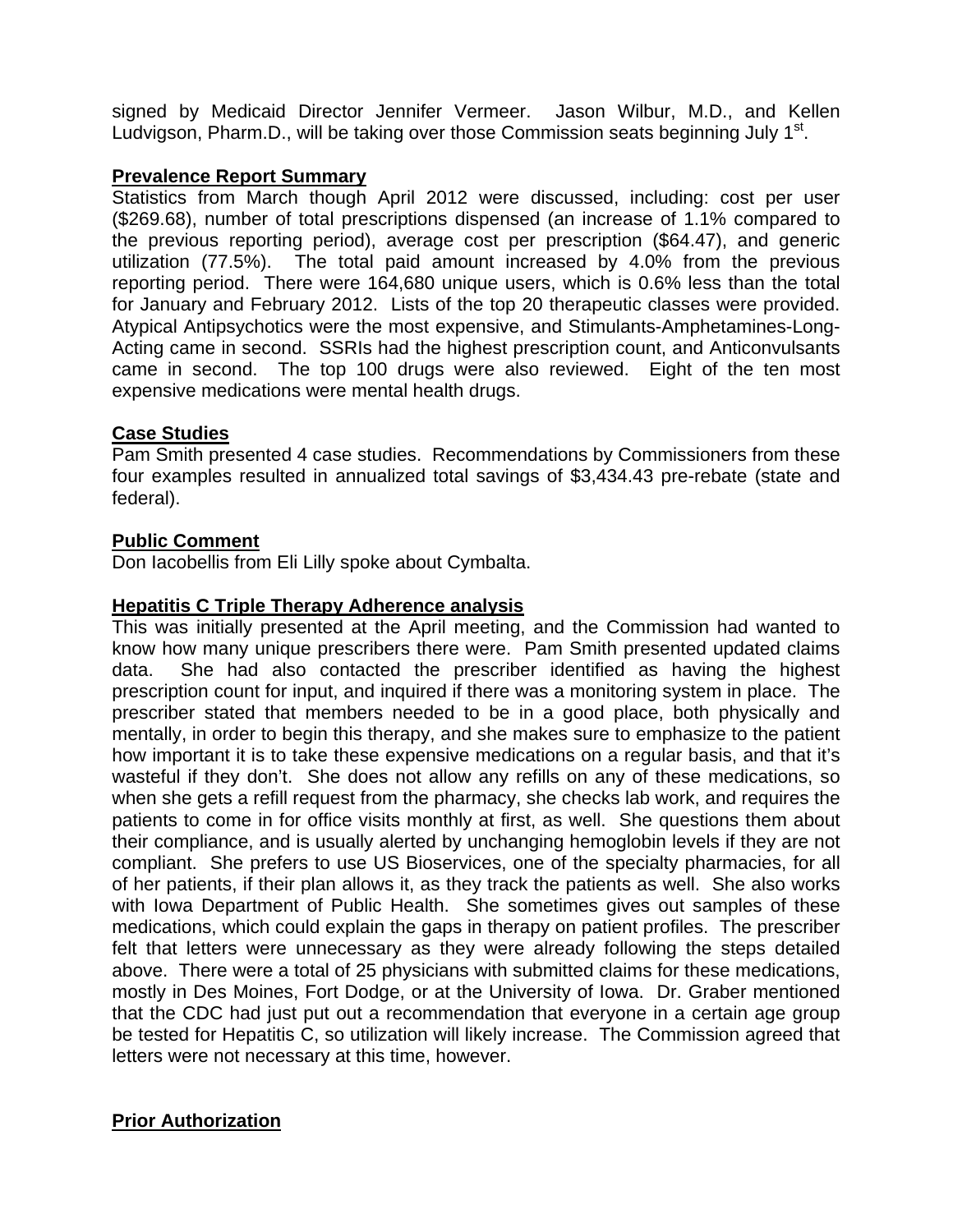*Buprinorphine (Suboxone):* The Commission reviewed the prior authorization criteria as follows:

*Prior authorization is required for buprenorphine/naloxone (Suboxone®). Requests for doses above 24mg per day or greater than once daily dosing will not be considered. Payment will be considered for patients when the following is met:* 

- *1. Patient has a diagnosis of opioid dependence and is 16 years of age or older; AND*
- *2. Prescriber meets qualification criteria to prescribe buprenorphine/naloxone (Suboxone®) for opioid dependence and has an "X" DEA number; AND*
- *3. Patient is participating in formal substance abuse counseling/psychosocial therapy; AND*
- *4. A projected treatment plan is provided, including:* 
	- *anticipated induction/stabilization dose,*
	- *anticipated maintenance dose,*
	- *anticipated taper schedule,*
	- *expected frequency of office visits, and*
	- *expected frequency of counseling/psychosocial therapy visits.*
- *5. Requests for renewal must include:* 
	- *An updated treatment plan, including last date of dose taper,*
	- *Documentation the Iowa Prescription Monitoring Program website has been reviewed for the patient's use of controlled substances since the last prior authorization request,*
	- *Documentation of a current, negative drug screen,*
	- *Documentation the patient has been compliant with office visits and counseling/psychosocial therapy visits.*
- *6. Requests for buprenorphine will only be considered for pregnant patients.*

Dr. Wadle said that the usage should be capped at 8mg, and allowed for 6 months at the higher dose, for up to a year once lowered. Positive drug screens need to be verified. If a member has a negative drug screen and negative PMP, then the PA could be renewed. The initial PA will be approved for 3 months, and then reviewed for renewal. Craig Logemann referred to North Carolina's criteria as a recommendation for the length of treatment. A draft PA form will be brought to the next meeting.

*Vemurafenib (Zelboraf):* The Commission reviewed the prior authorization criteria as follows:

*Prior authorization is required for Zelboraf™ (vemurafenib). Payment will be considered for patients when the following criteria are met:* 

- *1. Patient is 18 years of age or older; and*
- 2. *Has a diagnosis of unresectable or metastatic melanoma with BRAF<sup>V600E</sup> mutation as detected by an FDA-approved test; and*
- *3. Prescriber is an oncologist.*

Dr. Graber and Brett Faine will attempt to contact an oncologist at the University of Iowa for input, as Pam Smith received no response in regards to her inquiry regarding the criteria. They will then email Pam, and she will bring the comments back to the next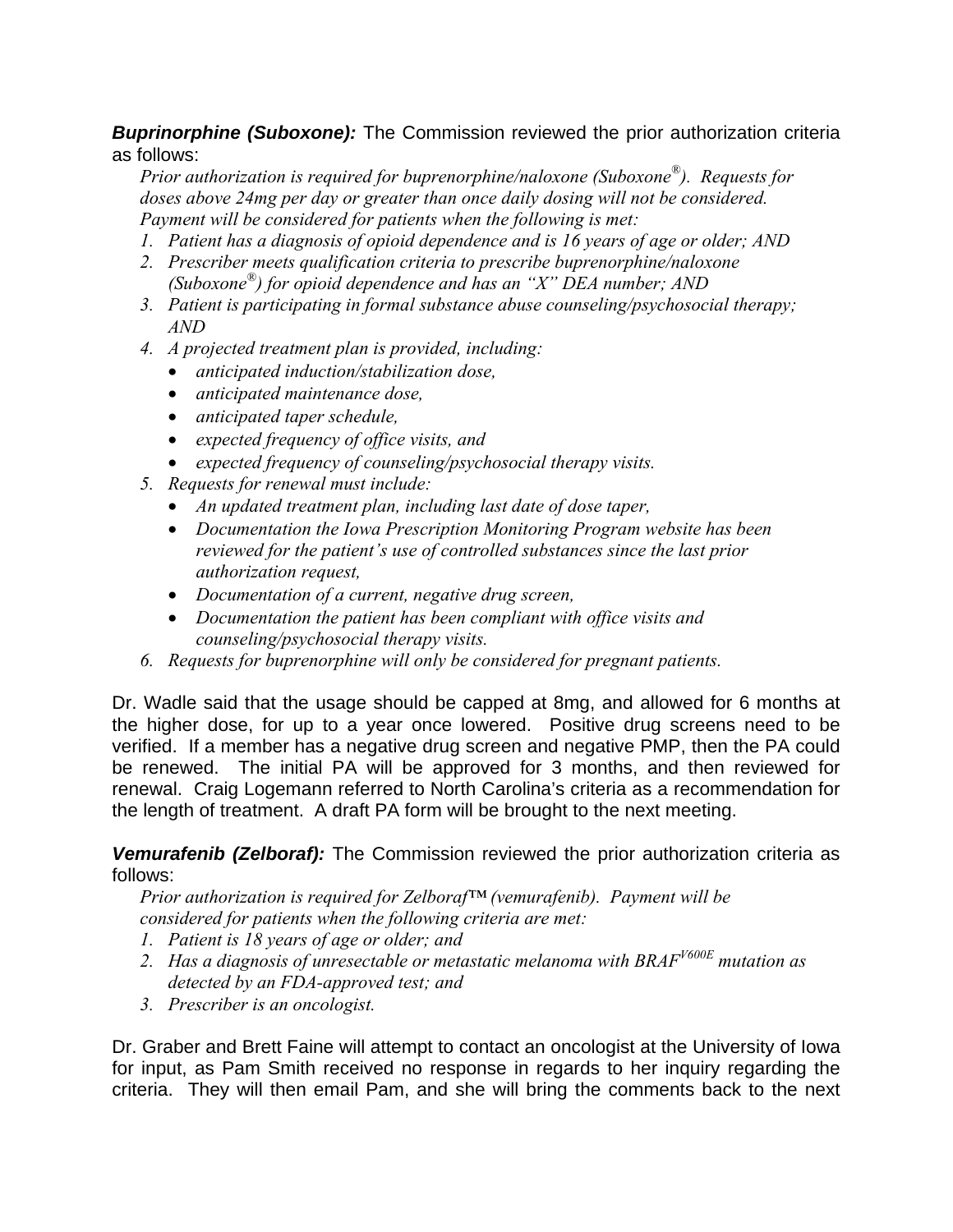meeting so that length of therapy can be determined. The Commission has suggested either 3 months or 12 weeks.

*Chronic Pain Syndromes:* The Commission reviewed the prior authorization criteria as follows:

*A prior authorization is required for duloxetine (Cymbalta®), pregabalin (Lyrica®), and milnacipran (Savella™). Payment will be considered under the following conditions:* 

- *1. A diagnosis of fibromyalgia (Cymbalta®, Lyrica®, and Savella™)* 
	- *a. a trial and therapy failure at a therapeutic dose with three drugs from three distinct therapeutic classes from the following: tricyclic antidepressant, SSRI/SNRI, tramadol, or gabapentin, WITH*
	- *b. documented non-pharmacologic therapies (cognitive behavior therapies, exercise, etc.), AND*
	- *c. documentation of a previous trial and therapy failure at a therapeutic dose with Savella™ when Cymbalta® and Lyrica® are requested.*
- *2. A diagnosis of post-herpetic neuralgia (Lyrica®)*

*A trial and therapy failure at a therapeutic dose with at least two drugs from two distinct therapeutic classes from the following: tricyclic antidepressant, topical lidocaine, valproate, carbamazepine, or gabapentin.* 

*3. A diagnosis of diabetic peripheral neuropathy (Cymbalta® and Lyrica®)* 

*A trial and therapy failure at a therapeutic dose with at least two drugs from two distinct therapeutic classes from the following: tricyclic antidepressant, topical lidocaine, tramadol, or gabapentin.* 

- *4. A diagnosis of partial onset seizures, as adjunct therapy (Lyrica®)*
- *5. A diagnosis of major depressive disorder or generalized anxiety disorder (Cymbalta®)*
- *6. A diagnosis of chronic musculoskeletal pain (Cymbalta®)*

*A trial and therapy failure at a therapeutic dose with at least three drugs from three distinct therapeutic classes from the following: NSAIDs, opioids, tramadol, or tricyclic antidepressant.* 

*Requests for concomitant use of these agents for an indicated chronic pain diagnosis may only be considered once each agent has been tried at maximum tolerated dose separately. Duplicate use of drugs from the same therapeutic category will not be considered.*

The Commission had no further changes. As this was the second review of these criteria, no motion was necessary. The criteria will be sent to DHS for their consideration and implementation.

*Sedative/Hypnotics Non-Benzodiazepines:* The Commission reviewed the prior authorization criteria as follows: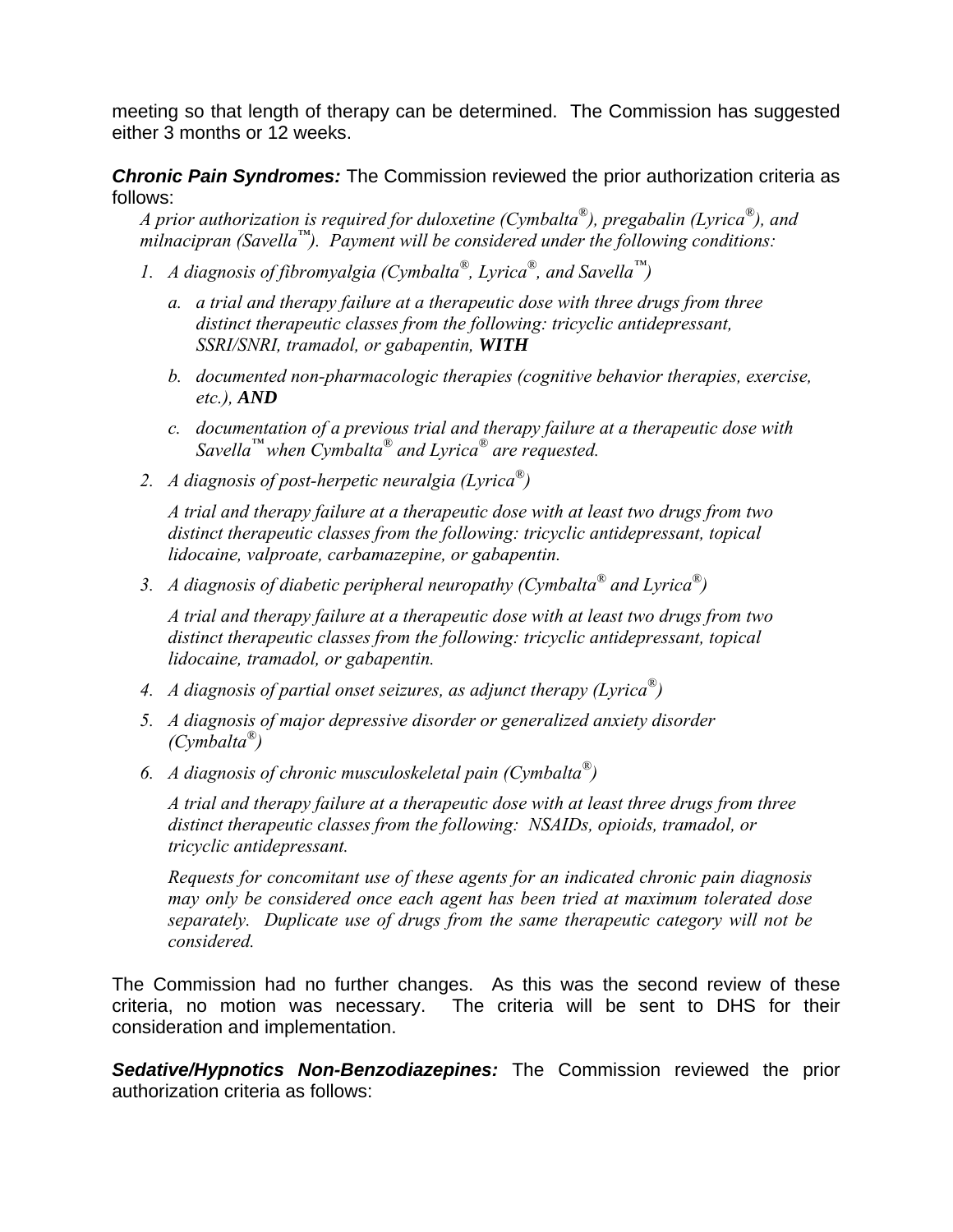*Preferred agents are available without Prior Authorization (PA). Although intermittent therapy is recommended, quantity limits will allow 30 tablets per 30 days supply without PA for preferred medications.* 

*Prior authorization is required for all non-preferred non-benzodiazepine sedative/hypnotics. Payment for non-preferred non-benzodiazepine sedative/hypnotics will be authorized only for cases in which there is documentation of a previous trial and therapy failure with the preferred agent(s). Payment for non-preferred nonbenzodiazepine sedative/hypnotics will be considered when there is:* 

- *1) A* diagnosis of chronic insomnia (insomnia lasting  $\geq 6$  months,
- *2) Medications with a side effect of insomnia (i.e. stimulants) are decreased in dose, changed to a short acting product, and/or discontinued,*
- *3) Enforcement of good sleep hygiene is documented.*
- *4) All medical, neurological, and psychiatric disease states causing chronic insomnia are being adequately treated with appropriate medication at therapeutic doses*
- *5) Patient has a documented trial and therapy failure with zaleplon.*

The Commission had no further changes. As this was the second review of these criteria, no motion was necessary. The criteria will be sent to DHS for their consideration and implementation.

*Ivacaftor (Kalydeco):* The Commission reviewed the prior authorization criteria as follows:

*Prior authorization is required for Kalydeco™ (ivacaftor). Payment will be considered for patients when the following criteria are met:* 

- *1. Patients is 6 years of age or older; and*
- *2. Has a diagnosis of cystic fibrosis with a G551D mutation in the CFTR gene as detected by an FDA-cleared CF mutation test; and*
- *3. Prescriber is a CF specialist or pediatric pulmonologist; and*
- *4. Patient does not have one of the following infections: Burkholderia cenocepacia, dolosa, or Mycobacterium abcessus.*

The Commission had no further changes. As this was the second review of these criteria, no motion was necessary. Craig Logemann had suggested removing requirement #4, but the Commission decided to leave it included for now unless more PA requests are received. The criteria will be sent to DHS for their consideration and implementation.

*Lost, Stolen, Destroyed Medication Overrides:* The Commission reviewed the prior authorization criteria as follows:

*Non-controlled medications that are lost, stolen, or destroyed are limited to a one time override allowance per 12 month period. Overrides for the first occurrence of a lost, stolen, or destroyed medication can be obtained by contacting the POS Helpdesk at 1- 877-463-7671 or locally at 515-256-4608.*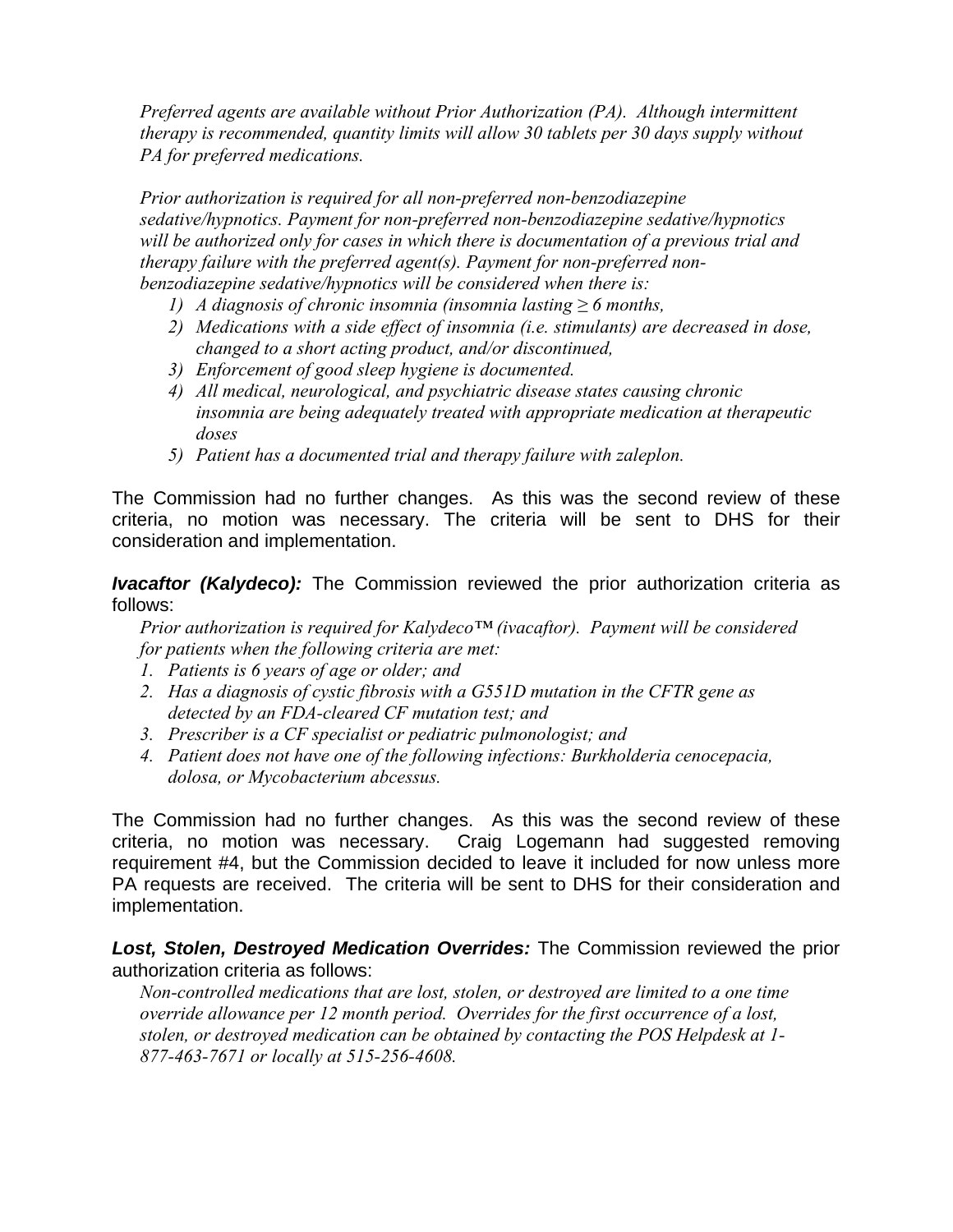*Replacement of lost, stolen, or destroyed controlled substances and tramadol containing products will not be approved. In addition, no allowances will be provided for patients residing in a long term care (LTC) facility.* 

*Requests exceeding the one time override allowance for non-controlled lost, stolen and destroyed medications may be considered with additional documentation. Requests for stolen medications must include a copy of a police report.* 

The Commission had no further changes. As this was the second review of these criteria, no motion was necessary. The criteria will be sent to DHS for their consideration and implementation.

*Crizotinib (Xalkori):* The Commission reviewed the prior authorization criteria as follows:

*Prior authorization is required for Xalkori® (crizotinib). Payment will be considered for patients when the following is met:* 

- *1. Diagnosis of locally advanced or metastatic non-small cell lung cancer (NSCLC) that is anaplastic lymphoma kinase (ALK)-positive as detected by an FDA-approved test (Please attach copy of test results); and*
- *2. Is prescribed by an oncologist.*

The Commission had no further changes. As this was the second review of these criteria, no motion was necessary. The criteria will be sent to DHS for their consideration and implementation.

### **Public Comment**

There were no public comments.

### **Focus Studies**

*Bipolar Depression:* This was a follow-up discussion, and the Commission had no further comments.

*Topiramate in Women of Childbearing Age:* This was a follow-up discussion, and the Commission had no further comments.

**Stimulant Use in Children Less than 4 Years Old:** As this involves a very small percentage of the population, it will be published as a DUR Digest article, including the AAP Guidelines.

*Clonidine plus Guanfacine Duplicate Therapy:* Letters will be sent to the prescribers of the 299 members combining immediate-release clonidine with immediate-release guanfacine, pointing out the duplication and asking if one medication could be discontinued.

### **Miscellaneous**

*DUR Digest:* The Commission members had no further changes or additions to the